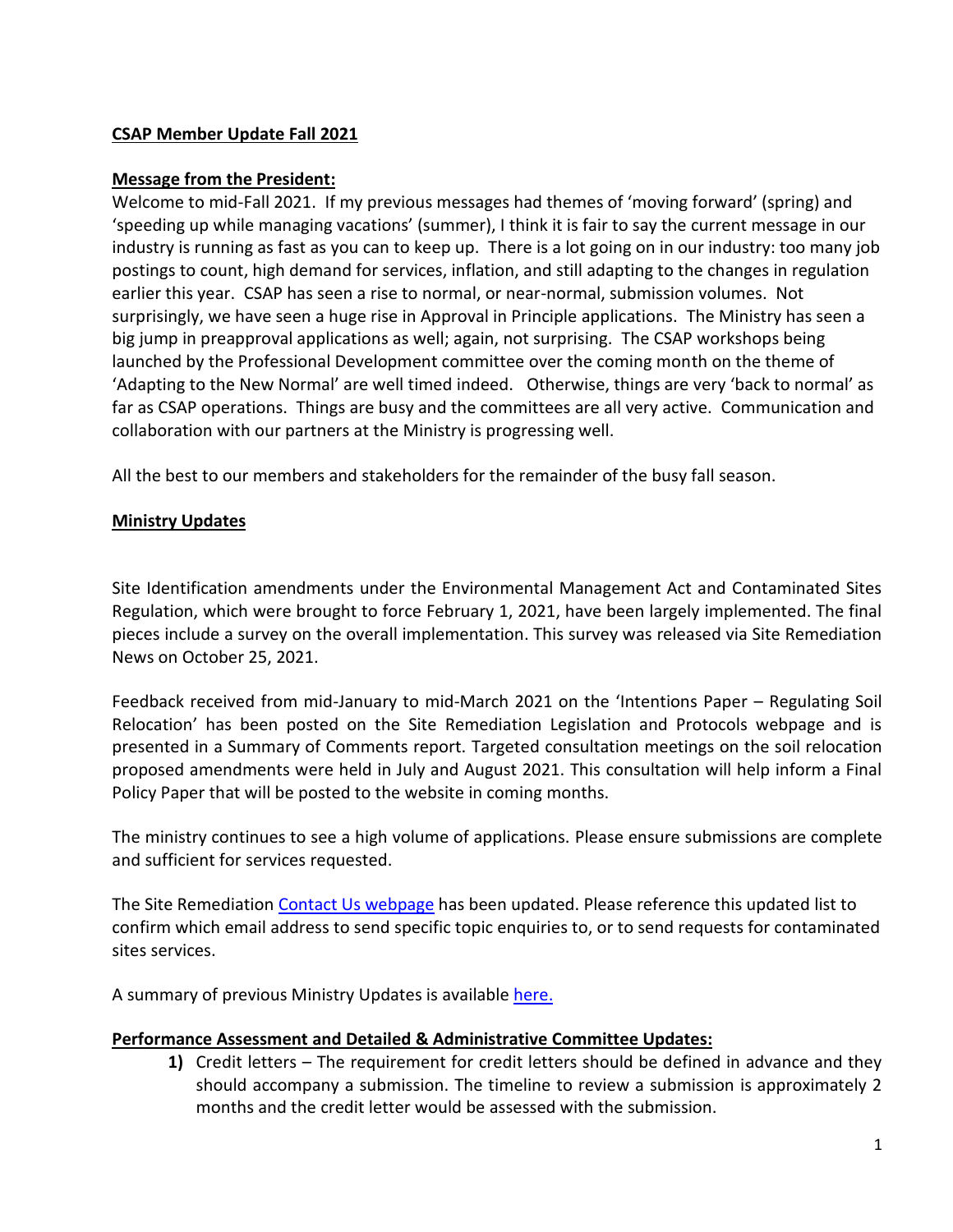TSK Qs: is the 2-month timeline the CSAP or ENV timeline? Should specify? Assuming it would be ENV that would review credit letters? We should also add context for this – when would one be required?

**2)** If you suspect a covenant is required, this requirement should be established in consultation with ENV prior to making your submission (Covenants must be legally prepared and registered on the Land Title).

> TSK Qs: Can we provide an example of when a covenant might be required? Again, I think we should provide context for where this update is coming from (I'm not clear on this).

- **3)** ENV input was recently received during a Performance Assessment. It was clarified that in the case where there is the potential for terrestrial habitat based on the presence of sensitive habitat within 300 m of a site (per requirements in P13), a habitat assessment must be completed for the site by a RPBio and that the P13 Appendix B Habitat and Receptor Assessment form must be included with the submission.
- **4)** The Risk APs and members of the ENV met on October 20<sup>th</sup> to discuss the revised risk assessment protocols (P1 and P13) and associated regulatory requirements. A summary of the key learnings from the meeting will be prepared and shared with the AP community. APs are encouraged to distribute the summary to QPs conducting risk assessments in BC.

A summary of previous PAC Updates is available here

# **Screening Updates**

## **Preliminary Screening**

New Transmittal Letter Template is posted to the CSAP website and is mandatory to include in all submissions: [CSAP Transmittal Letter \(updated Sep 2021\)](https://can01.safelinks.protection.outlook.com/?url=https%3A%2F%2Fcsapsociety.bc.ca%2Fwp-content%2Fuploads%2FTransmittal-Template-V16.docx&data=04%7C01%7Ccschachtel%40csapsociety.bc.ca%7C53613c32b30a40906b3208d99336f9a6%7Cab97e2b2085f45ba971aec284160d874%7C0%7C0%7C637702686584105074%7CUnknown%7CTWFpbGZsb3d8eyJWIjoiMC4wLjAwMDAiLCJQIjoiV2luMzIiLCJBTiI6Ik1haWwiLCJXVCI6Mn0%3D%7C1000&sdata=WZ55j5Zqf0%2F%2Bf1TOWmglDs4BiOR4Mruq3UCaZOJ8sF8%3D&reserved=0)

## **Detailed Screening**

## [CSAP Detailed Screening Work Sheet -](https://csapsociety.bc.ca/csap-detailed-screening-work-sheet-revised/) Revised

## **Scope Of Review Completed by Approved Professional**

APs are reminded to include under the SoSC "SCOPE OF REVIEW COMPLETED BY APPROVED PROFESSIONAL" all reports that have been reviewed as part of the regulatory submission. Such a list may include the Stage 1 PSI, Stage 2 PSI, DSI, CoR, HHERA and PVP's as appropriate.

## **What's new on the CSAP website**

- Watch for the following new documents
	- o CSAP Offsite Party Communications Template
	- $\circ$  November 3<sup>rd</sup> PD Webinar "Service Applications / ENV Meetings" (will be posted to the Member Services Area shortly)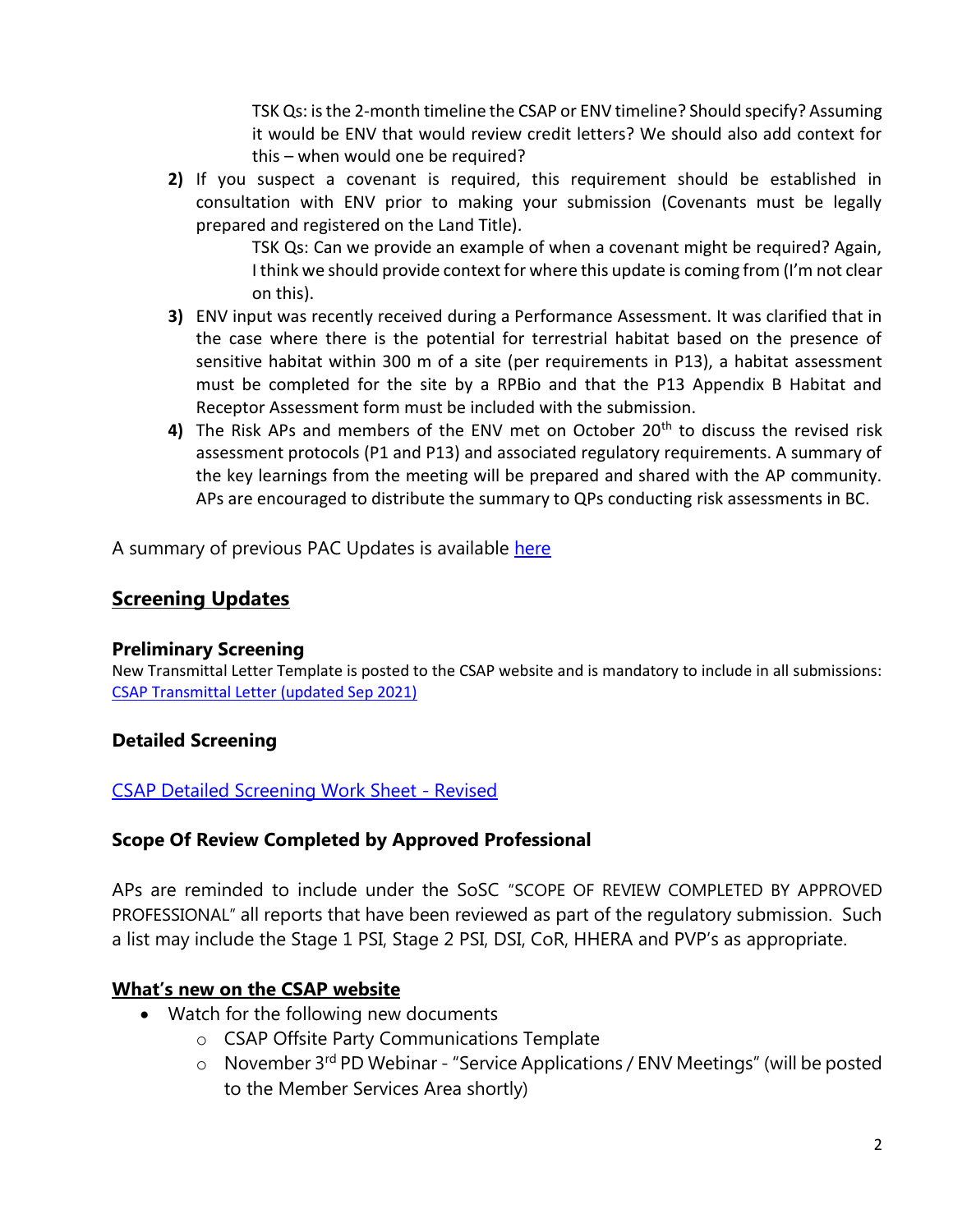# **Submission Statistics update**



#### **Submissions Received over Fiscal Years Members Updates Click Through Rate**



| <b>Edition</b>   | Open rate % | # of subscribers |
|------------------|-------------|------------------|
| Summer 2021      | 47.4% [146] | 308              |
| Spring 2021      | 47.0% [148] | 312              |
| Winter 2021      | 46.3% [137] | 310              |
| <b>Fall 2020</b> | 60.2% [177] | 308              |

\*\*Industry open rate standard for non-profit = 21.1%

## **Thank you for your support!**

## **Technical Review Committee Updates:**

The TRC has been working on several things over the past three months:

**CSAP Guidance for Assessment of Soil Vapour and Ambient Air Phase 3** - The final draft report was submitted to ENV at the beginning of September. ENV is expected to be completed their review by November 2021. Look for a presentation on this guidance early in the new year.

**Updating CSAP Practice Guidelines Checklists** - As a result of the Stage 13 Amendments, the numeric and risk CSAP practice guidelines needed to be updated. The practice guidelines are intended to establish guidance that CSAP Approved Professionals (APs) should follow to fulfill their professional obligation to the CSAP Society, BC ENV, as well as to the public and environment. The practice guidelines also serve as the basis for performance assessments for CSAP work under the bylaws of the Society. Therefore, the TRC, in collaboration with the Performance Assessment Committee, recently prepared RFPs for updating these practice guidelines. The RFPs were sent out to members on 18 October 2021 and proposals are due by 3 November 2021. If you are interested in helping with this work, please submit a proposal.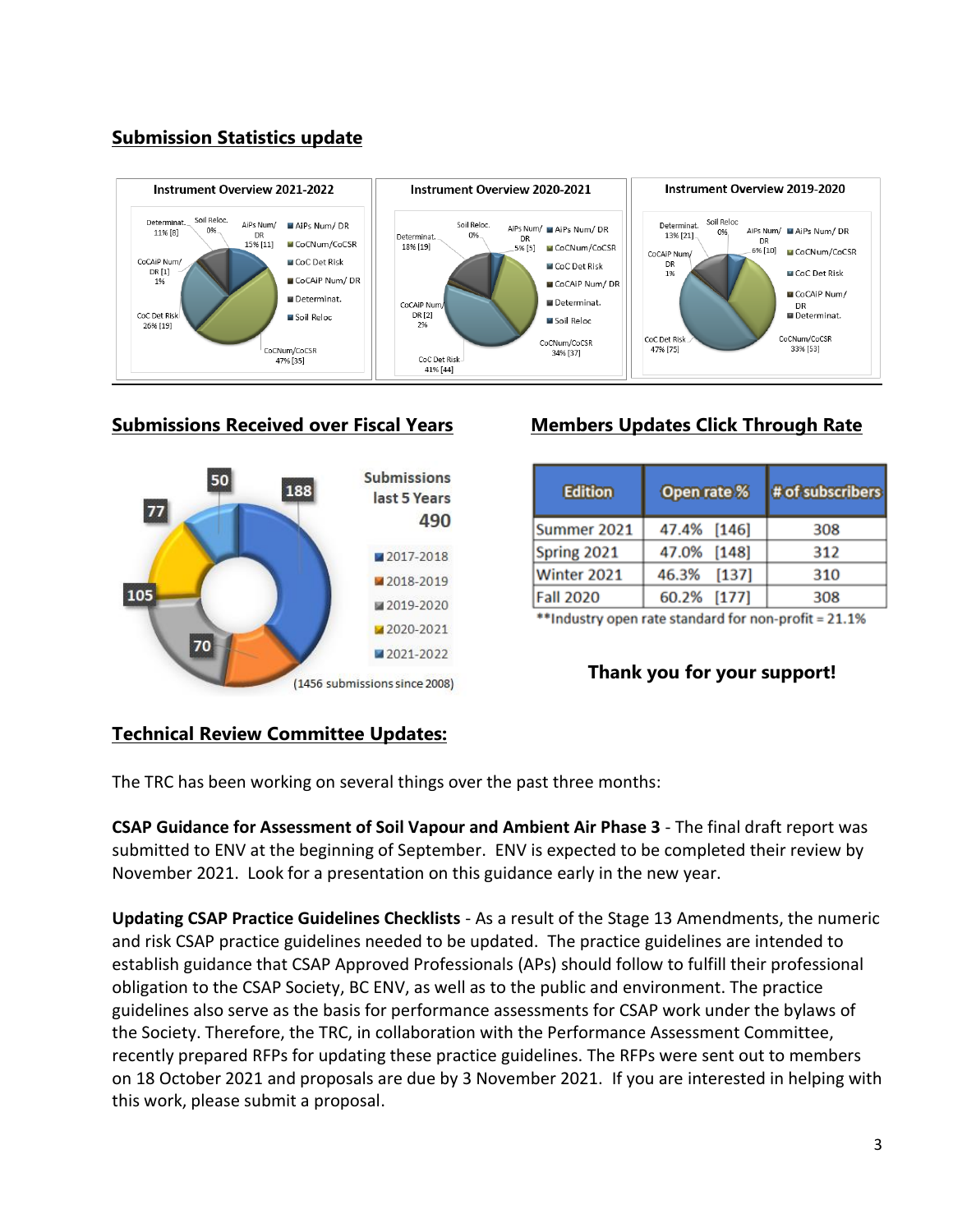**Expanding functionality of CSAP webmap –** As ENV no longer updates the approvals workbook that used to track P4 and P9 approvals that had been issued, CSAP is now taking on this responsibility. The CSAP webmap is being updated and improved to include more information and search functions. Information that will now be posted includes: P2, P4, P6, P9, and P21 approvals and pre-approvals starting from 2017 to current. This project is currently in the development phase. Note that the webmap can be found in the members section of the CSAP website.

**Short list of Projects for 2022** - In this last quarter of 2021, the TRC is focusing on developing the short list of potential TRC projects for 2022. This short list of projects is generated from topics suggested from members. As always, if you have any suggestions for a topic that the TRC could tackle, please contact [Christine Thomas,](mailto:christine_thomas@golder.com) chair of the TRC. We are especially interested in hearing about projects that could tie into ENV's [Climate Preparedness and Adaptation Strategy.](https://can01.safelinks.protection.outlook.com/?url=https%3A%2F%2Fengage.gov.bc.ca%2Fclimatereadybc%2F&data=04%7C01%7Ccschachtel%40csapsociety.bc.ca%7Ce354fddaeb2342d65abe08d995ab8dd5%7Cab97e2b2085f45ba971aec284160d874%7C0%7C0%7C637705386317522231%7CUnknown%7CTWFpbGZsb3d8eyJWIjoiMC4wLjAwMDAiLCJQIjoiV2luMzIiLCJBTiI6Ik1haWwiLCJXVCI6Mn0%3D%7C1000&sdata=lN9mO6MXuWdJny49pq5fJMVwyGbYOQKDtavaMBZajiA%3D&reserved=0) The draft strategy highlights the actions ENV is taking in 2021 to 2022 and presents a suite of proposed actions for 2022 to 2025. The actions aim at strengthening foundations, enhancing community climate resilience, fostering resilience of species and ecosystems, and advancing a climate-ready economy and infrastructure. The action item that specifically relates to contaminated sites is 'Conduct initial work on a watershed security strategy and assess risks to water quality from contaminated sites under future climates'.

## **Membership Committee Updates:**

The Membership Committee welcomes a new committee member—David Tiplady! We are eager to benefit from his experience and input.

## **Onwards and Upwards!**

There is a man called Michael Geraghty, a stalwart member of CSAP Society. He's made it his mission that successful submissions should number more than a century! Congratulations, Michael Geraghty!

The Committee also sends our best wishes to the following members who have recently opted to retire from the Society:

| <b>Patrick Allard</b>     | <b>Rsk</b> | Apr 2021 |
|---------------------------|------------|----------|
| Martin Jarman             | Num        | Jun 2021 |
| Jim Laidlaw               | Num        | Jun 2021 |
| Ian Marsh                 | Num        | Jun 2021 |
| <b>Gregory Sutherland</b> | Num/Rsk    | Jun 2021 |
| <b>Robert Dickin</b>      | Num        | Sep 2021 |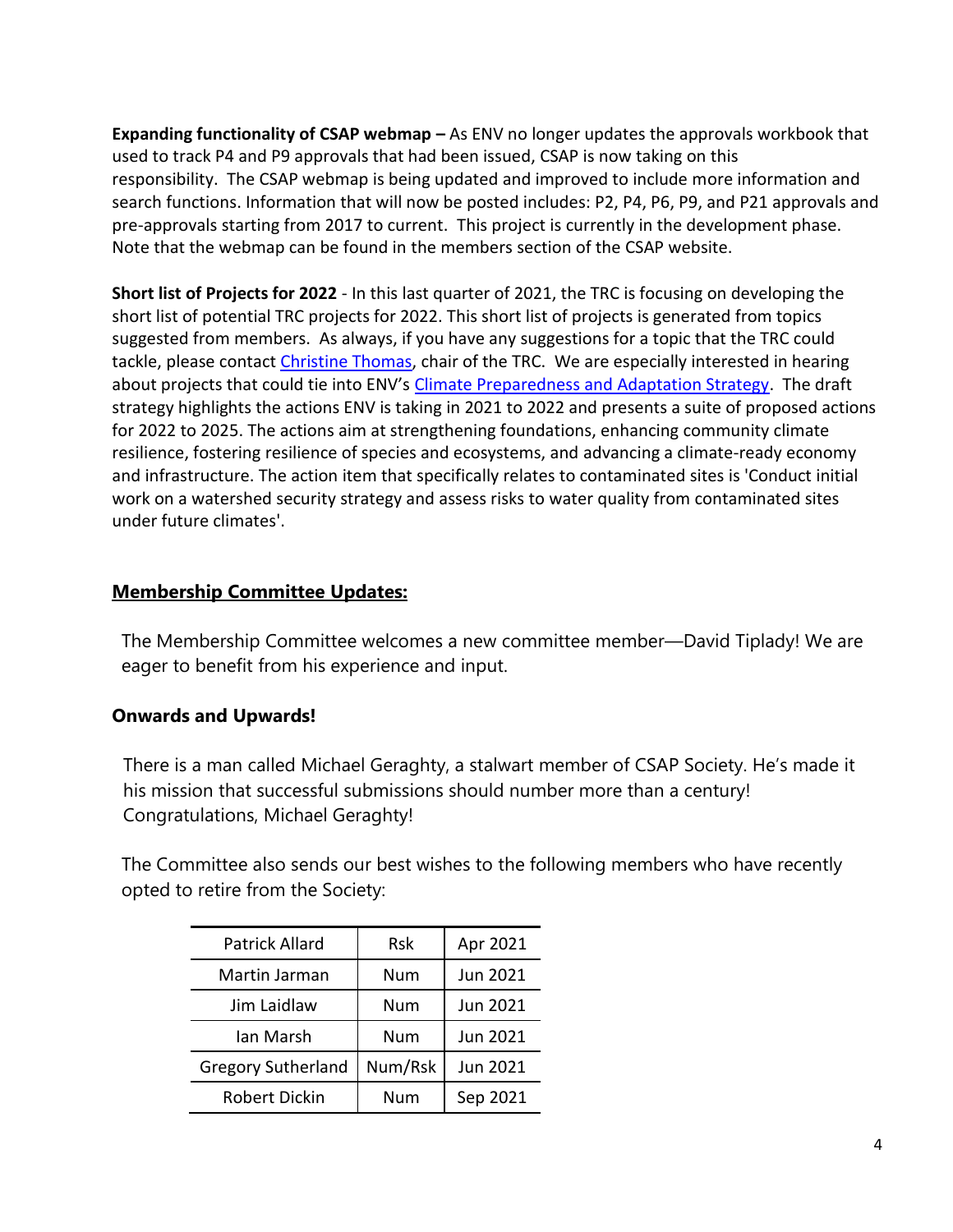I thank and congratulate all these members for their contributions to the Society and the site remediation industry throughout their distinguished careers.

## **Associate Membership**

• As noted over the summer, we revised the definition of a non-voting Associate Member to clarify that former full members of the CSAP Society can maintain an Associate Member status-- at a 50% discount-- even if they are no longer practicing members of their parent professional organization. It's a great way to stay in touch with the latest Society events, such as the upcoming Fall PD sessions.

# **Exams and More Exams!**

November 3, 2021 - Regulatory and Risk Exams were held in person with COVID safety measures in place. Four examinees wrote the Regulatory Exam and one wrote the Risk Exam.

# **Professional Development Committee Updates:**

The past year has transformed nearly every aspect of our life. With the recent changes in both regulations and communications between CSAP and ENV and the difficulty in getting together face to face for meaningful discussion due to Covid. The PD Committee is adapting our approach to the CSAP Fall PD Workshop. The New Normal will be a series of four weekly Webinar Workshops to communicate and discuss regulatory changes at ENV and the impact of these changes have on our practice, CSAP and other regulatory submissions.

Any unresolved questions from the series of Workshops will be provided to ENV who will be invited to respond to questions in the final workshop.

## **CSAP Webinars fall series**

**September 15, 2021** Getting to Know the Protocol 2 Site-Specific Numerical Soil Standards Now posted to the CSAP website

#### **Upcoming**  CSAP Guidance for Assessment of Soil Vapour and Ambient Air – January 2022

**[WEBINARS](https://csapsociety.bc.ca/members/pd-webinars/)** posted to the CSAP Website

# **Community Updates:**

• Fisheries Act penalty - \$2.5 million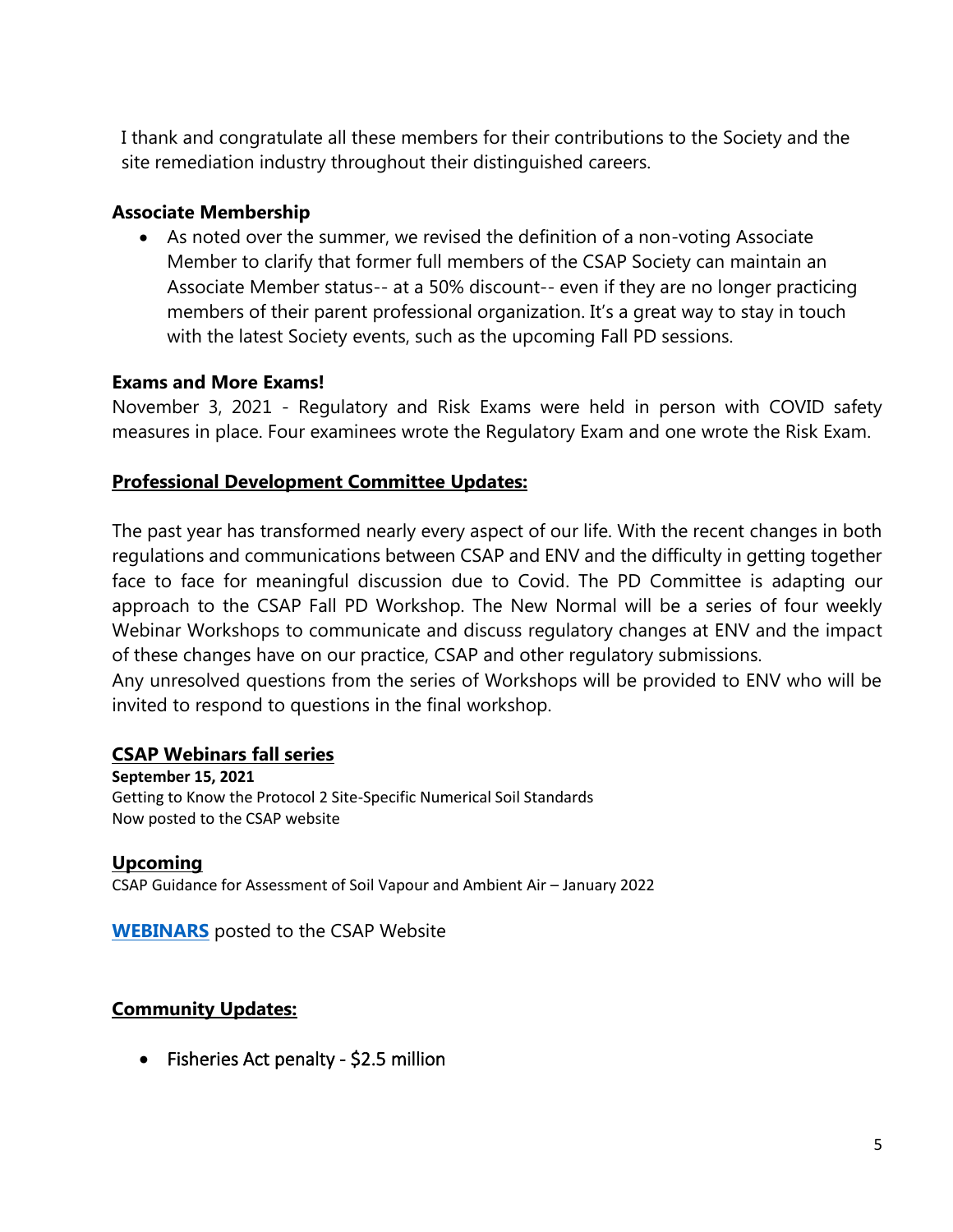- o CN Rail pleaded guilty in Prince Rupert Provincial Court to a charge of violating subsection 36(3) of the *Fisheries Act* in relation to the deposit of pesticides in or around waters frequented by fish. The company was fined \$2.5 million.
- o On August 28, 2017, ECCC enforcement officers observed a spray truck discharging a mist as it travelled along the rail corridor between Terrace and Prince Rupert in British Columbia. Because the rail corridor runs along the Skeena River and over many tributaries and wetlands, officers conducted an inspection to verify compliance with the Fisheries Act. The subsequent inspection and investigation confirmed that the pesticides sprayed along the rail line were deleterious (harmful) to fish.

# • Rail rights of way and Indigenous Nations' land

- o A rail right of way ran through the Snaw-Naw-As First Nation reserve lands on Vancouver Island which was granted by Canada to E&N Railway in 1912 for railway purposes. The railway is now owned by Island Corridor Foundation (ICF). The rail line has fallen into disuse, except for freight traffic on a spur line in the Nanaimo area, and restoration of full rail service requires substantial funding from government. ICF continues to maintain the railway corridor and seek funding from the provincial and federal governments. The appellant sought a declaration that the land subject to the right of way was no longer being used for railway purposes and a corresponding declaration that the lands revert to Canada for its use and benefit as part of its reserve. The trial judge dismissed the action, holding the reversionary interest had not been triggered by the mere cessation of traffic, in light of ICF's continued maintenance of the rail corridor, the interest of the stakeholders in restoring rail service, and the provincial government's consideration of restoring the rail corridor as a public transportation option.
- o On appeal, appeal dismissed, with liberty to bring this matter back before the court if Canada determines that it will not approve funding for infrastructure improvements on the segment of the corridor that includes the SFN Reserve, or does not make a determination, within 18 months.

## • Utility infrastructure decision

The City of Coquitlam appealed the decision of the British Columbia Utilities Commission Reconsideration Panel to uphold the commission's order permitting FortisBC Energy Inc. to abandon in place a decommissioned gas pipeline that runs through Coquitlam. Coquitlam argued the commission lacked jurisdiction to permit municipal property to be used as a place to consign abandoned equipment or to specify the terms upon which Fortis may abandon equipment on city property. The BC Court of Appeal dismissed the appeal. The Panel did not err in finding the commission had jurisdiction to issue the order. The [Gas Utility Act](https://can01.safelinks.protection.outlook.com/?url=https%3A%2F%2Fwww.canlii.org%2Fen%2Fbc%2Flaws%2Fstat%2Frsbc-1996-c-170%2Flatest%2Frsbc-1996-c-170.html&data=04%7C01%7Cnpomareda%40csapsociety.bc.ca%7C3762cd64210a4653e29308d98369ab71%7Cab97e2b2085f45ba971aec284160d874%7C0%7C0%7C637685312141877960%7CUnknown%7CTWFpbGZsb3d8eyJWIjoiMC4wLjAwMDAiLCJQIjoiV2luMzIiLCJBTiI6Ik1haWwiLCJXVCI6Mn0%3D%7C1000&sdata=wdQ3Fngmkjvb6hLpW2pO04ZIdGc1sZeQ78vlPWN5Wog%3D&reserved=0) does not exhaustively describe the rights and privileges that may be exercised by a gas utility. The Gas [Utility Act](https://can01.safelinks.protection.outlook.com/?url=https%3A%2F%2Fwww.canlii.org%2Fen%2Fbc%2Flaws%2Fstat%2Frsbc-1996-c-170%2Flatest%2Frsbc-1996-c-170.html&data=04%7C01%7Cnpomareda%40csapsociety.bc.ca%7C3762cd64210a4653e29308d98369ab71%7Cab97e2b2085f45ba971aec284160d874%7C0%7C0%7C637685312141877960%7CUnknown%7CTWFpbGZsb3d8eyJWIjoiMC4wLjAwMDAiLCJQIjoiV2luMzIiLCJBTiI6Ik1haWwiLCJXVCI6Mn0%3D%7C1000&sdata=wdQ3Fngmkjvb6hLpW2pO04ZIdGc1sZeQ78vlPWN5Wog%3D&reserved=0) must be read in the context of the corresponding regulatory scheme, including the [Utilities Commission Act.](https://can01.safelinks.protection.outlook.com/?url=https%3A%2F%2Fwww.canlii.org%2Fen%2Fbc%2Flaws%2Fstat%2Frsbc-1996-c-473%2Flatest%2Frsbc-1996-c-473.html&data=04%7C01%7Cnpomareda%40csapsociety.bc.ca%7C3762cd64210a4653e29308d98369ab71%7Cab97e2b2085f45ba971aec284160d874%7C0%7C0%7C637685312141887913%7CUnknown%7CTWFpbGZsb3d8eyJWIjoiMC4wLjAwMDAiLCJQIjoiV2luMzIiLCJBTiI6Ik1haWwiLCJXVCI6Mn0%3D%7C1000&sdata=B%2BAPfOI%2BFYLkFkXgO74UjpPkBvEM6%2BgDBpD8CMLN2W8%3D&reserved=0) The legislative scheme contemplates the limited lifespan of public utility plants and systems. The commission is expressly empowered to specify the terms upon which permission will be granted to cease operations of utilities.

# **City of Vancouver Charter**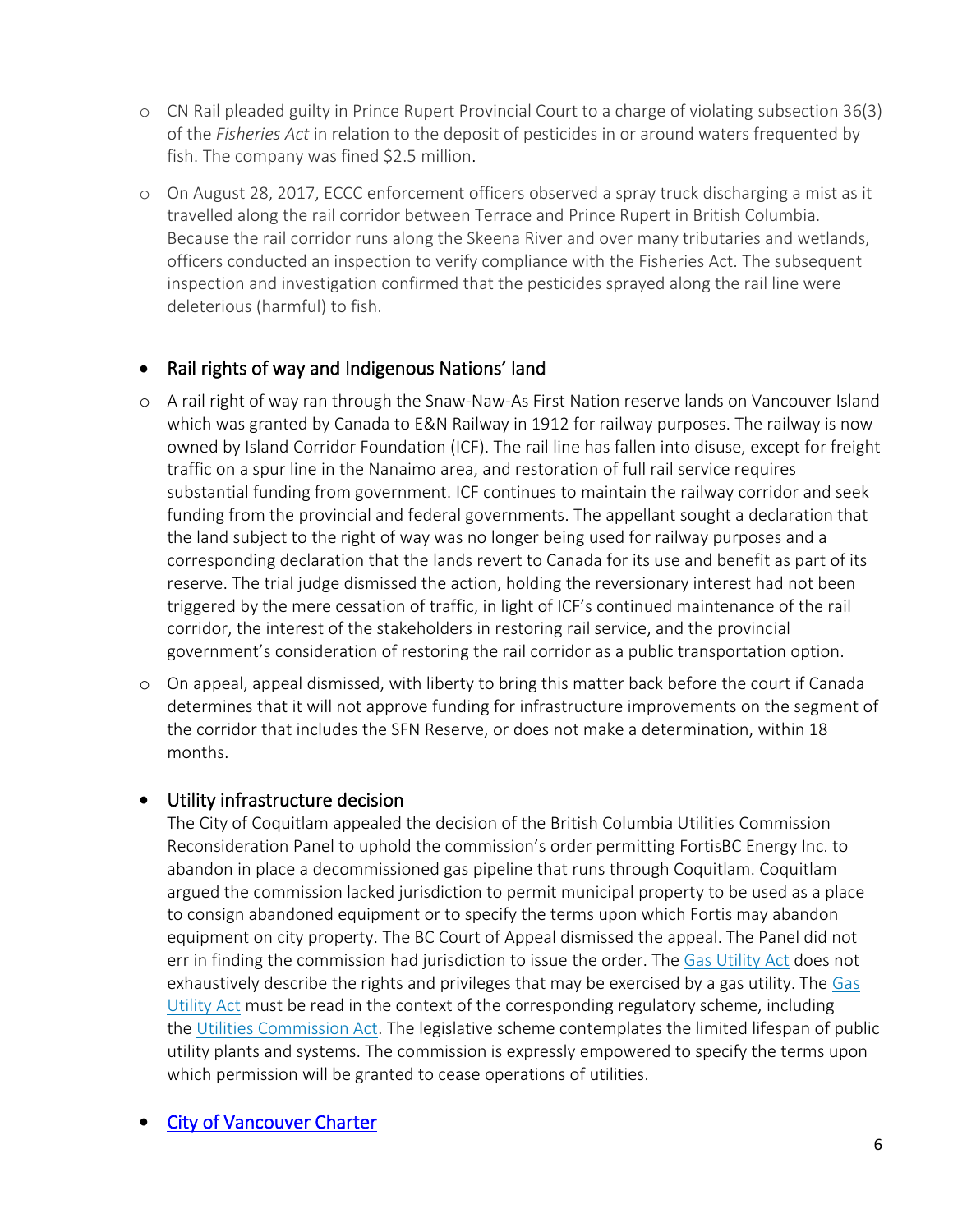As of September 22, 2021, the- Vancouver Charter – Chapter 55.- Section 571-B has been repealed and replaced. The new language is different and represents a major change:

#### • [REFERRAL REPORT - council report:](https://council.vancouver.ca/20210720/documents/rr1.pdf)

 REPORT SUMMARY This report proposes amendments to the Zoning and Development By-law to enable issuance of a building permit ("BP"), limited in scope to excavation and shoring, before the development permit ("DP") is issued. If approved, these amendments would provide additional flexibility in construction scheduling for eligible projects, limited to those including Dwelling Uses developed as Social Housing or Secured Market Rental Housing, Institutional Uses, and select Cultural and Recreational Uses. The ability to consider exceptions to the standard DP before BP Internal Development Application and Permitting Modernization Task Force – Zoning and Development Bylaw Amendments to Enable Issuance of a Building Permit for Excavation and Shoring Before a Development Permit – RTS 14589 2 sequencing would provide an opportunity for applicants to start excavation and below grade work earlier. Eligibility would be based on the proposed land use(s), complexity of the site and context, along with the proposed redevelopment plans. To be eligible for this new process, a BP application must be submitted by a certified professional and will require support from the Director of Planning, in consultation with the City Engineer, City Building Inspector, and Director of Legal Services. To mitigate potential public safety risks, all conditions required to obtain an excavation and shoring permit must be met, and the City may require a letter of credit that amounts to the cost to backfill the excavation. Sites with existing rental residential units will not be eligible

# **Links of Interest**

## **BC Business Council - Reports and Research**

- [B.C. Business Confidence Survey -](https://bcbc.com/reports-and-research/b-c-business-confidence-survey-q2-2021) Q2 2021
- [Stronger today, momentum for tomorrow](https://bcbc.com/reports-and-research/stronger-today-momentum-for-tomorrow)
- [Low productivity growth is holding back Canadians' pay growth](https://bcbc.com/reports-and-research/low-productivity-growth-is-holding-back-canadians-pay-growth)

#### **Industry Events**

#### 4 Seasons of Reconciliation – [Indigenous Awareness Learning](https://www.egbc.ca/Online-Learning/Products/Online-Courses/4-Seasons-of-Reconciliation-Indigenous-Awareness-L) – EGBC

- Self-paced online course that promotes a renewed relationship between Indigenous Peoples and Canadians through transformative learning about truth and reconciliation.
- Content touches on economic reconciliation, Indigenous Treaties, residential schools, UNDRIP and more.
- Course can be taken at any time for a cost of \$50.00.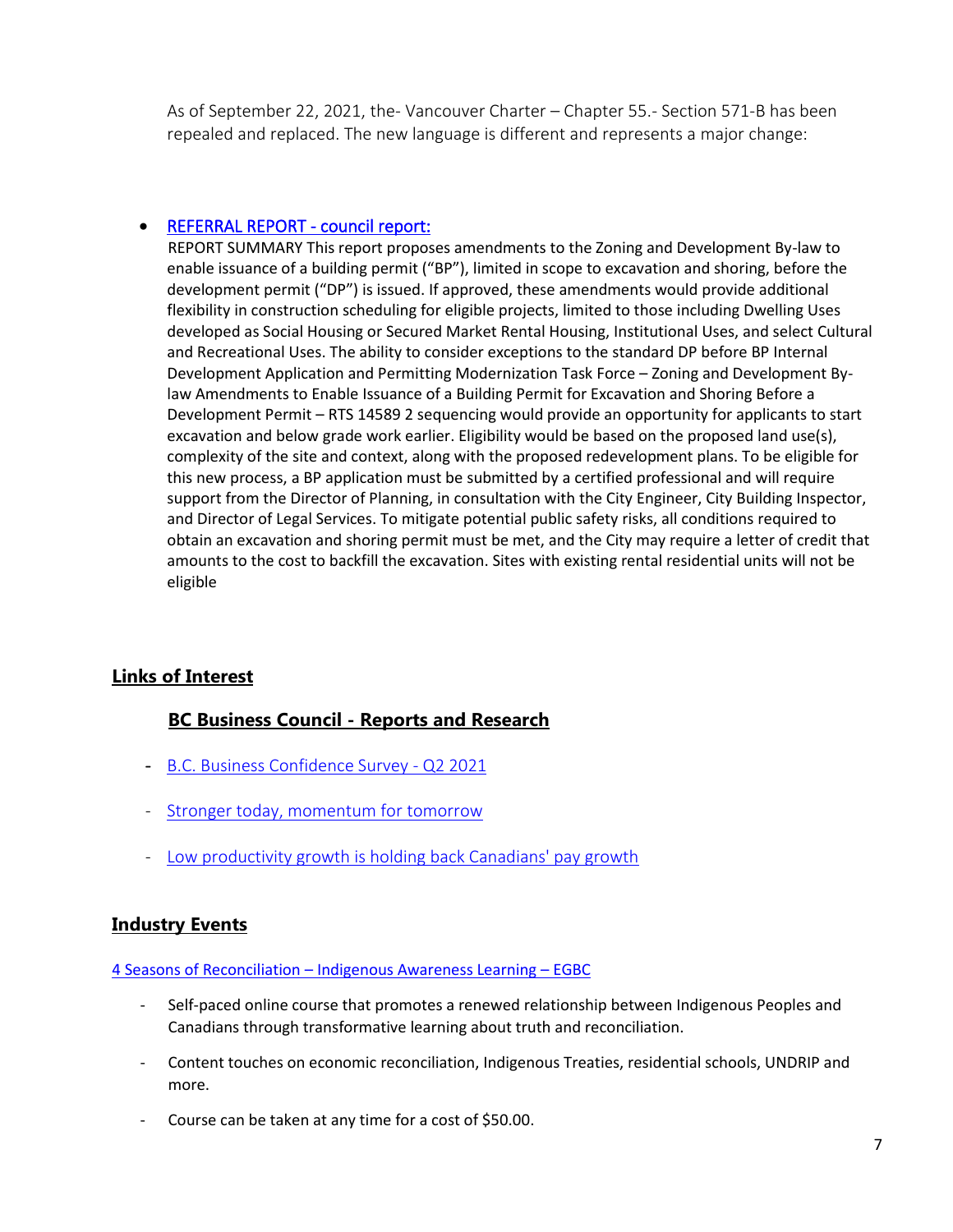#### Beyond Data – [GeoEnviroPro](https://geoenviropro.thinkific.com/bundles/beyond-data-conceptual-site-models-in-site-characterization-and-remediation-module-1-6-2021)

- Six-module online course covering topics such as conceptual site models, NAPL sources, groundwater fate and transport, QA/QC and remediation.
- Cost is \$850, 20% discount for GeoPro members. Courses can be taken at your own pace.
- Course runs Monday mornings, October 18 to November 22, 2021

[Modelling Groundwater Flow and Contaminant Transport at Mine Sites](https://www.egbc.ca/Events/Events/2021/21NOVMGF) – EGBC

- One-day online webinar focusing on acid rock drainage from mine sites, characterizing downgradient groundwater, and groundwater interception strategies.
- Course runs  $8:30 4:30$  on November 17 at a cost of \$397.95.

[Climate Change Adaptation Fundamentals](https://pcs.royalroads.ca/climate-change-adaptation-fundamentals-online) – Royal Roads University

- An online 4-module course providing an overview of the current state of climate science, core concepts for climate change adaptation, and implications for human and natural systems.
- Course runs February 28, 2022 to March 20, 2022 at a cost of \$325.

[Spill Response, Due Diligence Certification](https://www.nrtraininggroup.com/spill-response-due-diligence) – Natural Resources Training Group

- A one or two-day private, in-person course covering a range of topics regarding spill response including initial emergency response, fate and effects of spilled products, site sampling and cleanup and legal implications.
- Participants receive a Spill Response Training Certificate valid for three years. Course must be organized by contacting NRTG and arranging dates. Cost varies based on the number of participants.

[Working Effectively with Indigenous Peoples](https://www.indigenousrelationsacademy.com/collections/training/products/working-effectively-with-indigenous-peoples-guided-training-ptz) – Indigenous Relations Academy

- A one-day course focusing on the principles of Indigenous awareness and relations, how to cultivate relationships with Indigenous Peoples and achieve cultural competency through practical skills and tools that can be applied everywhere.
- Takes place online on November 30. Cost is \$450.

[Principal Aspects of Chemical and Biological Processes used in Water Treatment](https://www.epictraining.ca/online-courses/environmental-engineering/principal-aspects-of-chemical-and-biological-processes-used-in-water-treatment/17456/) – EPIC Training

- A two-day online course discussing the principles chemical and biological processes and techniques for the removal of organic and inorganic contaminants from contaminated water and wastewater.
- Takes place online on December 2 and 3. Cost is \$1,295.

[BC MEND Metal Leaching/Acid Rock Drainage Virtual Workshop](https://geoenviropro.thinkific.com/courses/metal-leaching-acid-rock-drainage-28th-annual-bc-mend-workshop)

- A three-day workshop on challenges and best practices in metal leaching and acid rock drainage
- Takes place online on December 7, 8 and 9. Cost is \$100.

[Clean-Up Information website](https://clu-in.org/default.cfm)